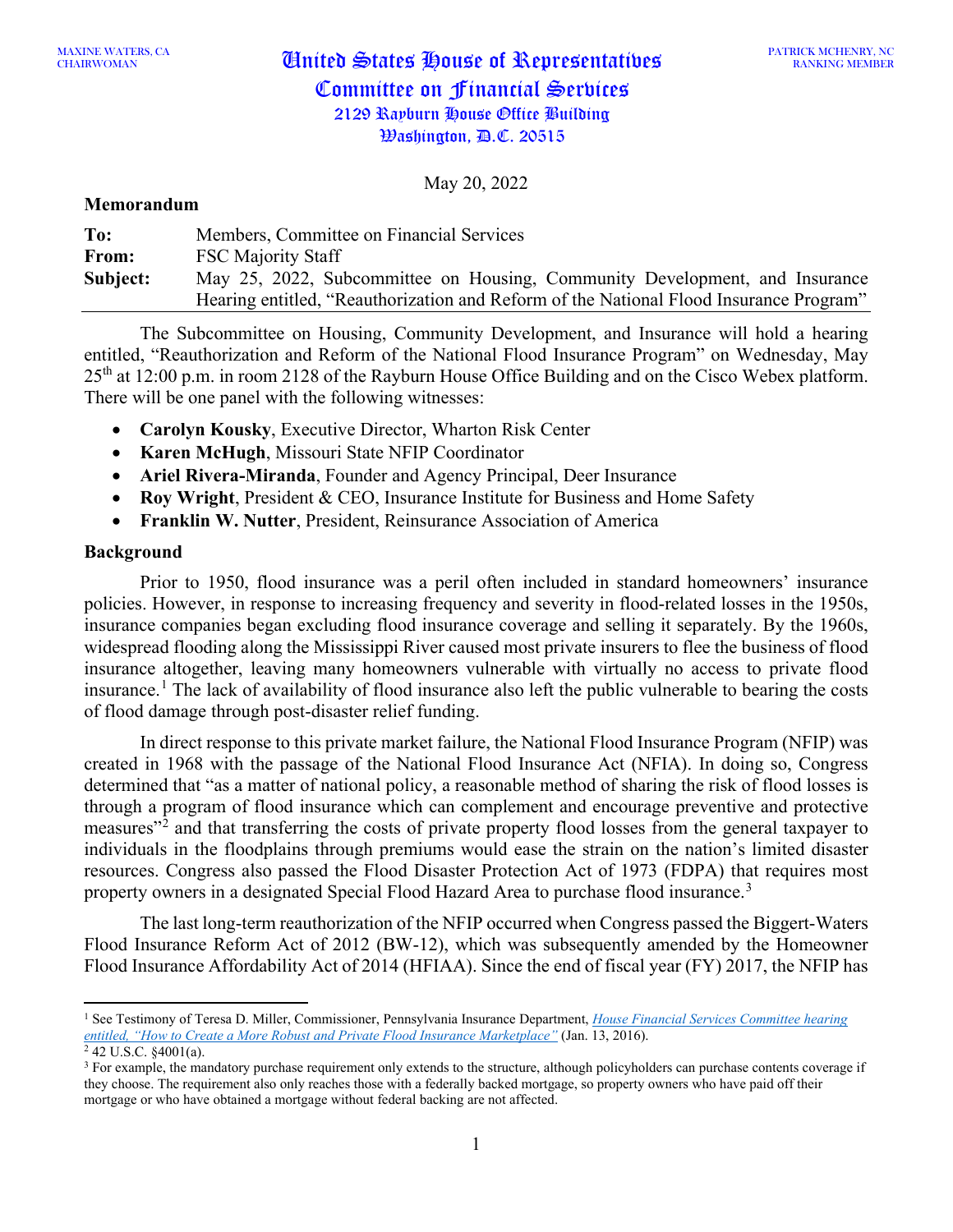had 19 short-term reauthorizations and has even experienced brief lapses. According to the National Association of Realtors, an estimated 40,000 home sales are lost or interrupted every month that the NFIP's authority lapses. The NFIP's authorization is currently set to expire on September 30, 2022. In the event of a lapse, the NFIP will be unable to enter into new flood insurance contracts, which will lead to widespread market instability due to the stalling of mortgage processing for homes that are statutorily required to have flood insurance.

## **Overview of the NFIP**

Today, the NFIP is the principal provider of primary flood insurance in the U.S., covering nearly 5 million households and businesses across the country for a total of over \$1.3 trillion in flood insurance coverage.[4](#page-1-0) As of the end of May 2022, 22,563 communities participate in the NFIP, covering an estimated 93 percent of the U.S. population.<sup>[5](#page-1-1)</sup> The NFIP is administered by the Federal Emergency Management Agency (FEMA) through its Federal Insurance & Mitigation Administration (FIMA). The NFIP was designed to serve two interrelated goals: (1) provide access to primary flood insurance and (2) reduce flood risk through the adoption of floodplain management standards.<sup>[6](#page-1-2)</sup> The NFIP advances these goals by offering primary flood insurance exclusively for properties in communities that adopt minimum floodplain management standards under FEMA regulations.<sup>[7](#page-1-3)</sup> The NFIP also administers the Community Rating System (CRS), which is a voluntary incentive program that recognizes communities for implementing floodplain management practices that exceed the NFIP's minimum requirements and, in exchange, FIMA offers reduced flood insurance premiums to policyholders.

In 1983, FEMA created the Write Your Own (WYO) Program in an effort to: increase the NFIP's policy base and geographic distribution of policies; improve service to NFIP policyholders through infusion of insurance industry knowledge and capacity; and, provide the insurance industry with direct operating experience with flood insurance.[8](#page-1-4) The WYO Program operates as a partnership between FEMA and participating property and casualty insurance companies – known as WYOs – that are compensated to write and service NFIP policies. The property and casualty insurance companies that operate as WYOs assume none of the risk by participating in this program. FEMA retains all of the insurance risk and underwrites any losses. Currently, approximately 60 different companies administer about 87 percent of NFIP policies through the WYO Program.<sup>[9](#page-1-5)</sup> The remainder of NFIP's policies are provided through the Direct Program, which is operated by a government contractor and performs the same basic functions as a WYO company.

The NFIP offers a Standard Flood Insurance Policy (SFIP) for properties in participating communities within a Special Flood Hazard Area (SFHA).<sup>[10](#page-1-6)</sup> By virtue of the mandatory purchase requirement, most property owners within the SFHA are required to purchase flood insurance. Many of the SFIP's policy terms are set in statute.<sup>[11](#page-1-7)</sup> The maximum coverage amount for building coverage is \$250,000 for single-family homes, and \$500,000 for multi-family residential properties, and nonresidential properties including commercial properties.[12](#page-1-8) The maximum coverage amount for contents only is \$100,000.<sup>[13](#page-1-9)</sup> If the SFIP's maximum coverage amounts are insufficient to cover the full value of

<span id="page-1-0"></span><sup>4</sup> FEMA, *[The Watermark: FY2022, First Quarter, Volume 17](https://www.fema.gov/sites/default/files/documents/fema_fy2022-q1-watermark.pdf)* (2022).

<span id="page-1-1"></span><sup>5</sup> *Id.*

<span id="page-1-2"></span><sup>6</sup> 42 U.S.C. §4001 et seq.

<span id="page-1-3"></span> $^7$  *Id.* 

<span id="page-1-4"></span><sup>8</sup> GAO, *[Flood Insurance: Opportunities Exist to Improve Oversight](https://www.gao.gov/assets/gao-09-455.pdf) of the WYO Program* (Aug. 2009).

<span id="page-1-5"></span><sup>9</sup> Insurance Information Institute, *[Facts and Statistics, Flood Insurance](https://sgp.fas.org/crs/homesec/R45242.pdf)* (accessed May 20, 2022); *See also* FEMA, *[Write Your Own Flood](https://nfipservices.floodsmart.gov/wyo-program-list)  [Insurance Company List](https://nfipservices.floodsmart.gov/wyo-program-list)* (accessed May 20, 2022). .

<span id="page-1-6"></span><sup>10</sup> FEMA, *[National Flood Insurance Program Dwelling Form, Standard Flood Insurance Policy](https://www.fema.gov/sites/default/files/2020-05/F-122_Dwelling_SFIP_102015.pdf)* (Oct. 2015).

<span id="page-1-7"></span><sup>11</sup> CRS, *[Introduction to the National Flood Insurance Program](https://sgp.fas.org/crs/homesec/R44593.pdf)* (Nov. 19, 2021).

<span id="page-1-8"></span><sup>12</sup> *Id.*

<span id="page-1-9"></span><sup>13</sup> FEMA, *Flood [Insurance Manual](https://www.fema.gov/flood-insurance/work-with-nfip/manuals)* (Oct. 1, 2021).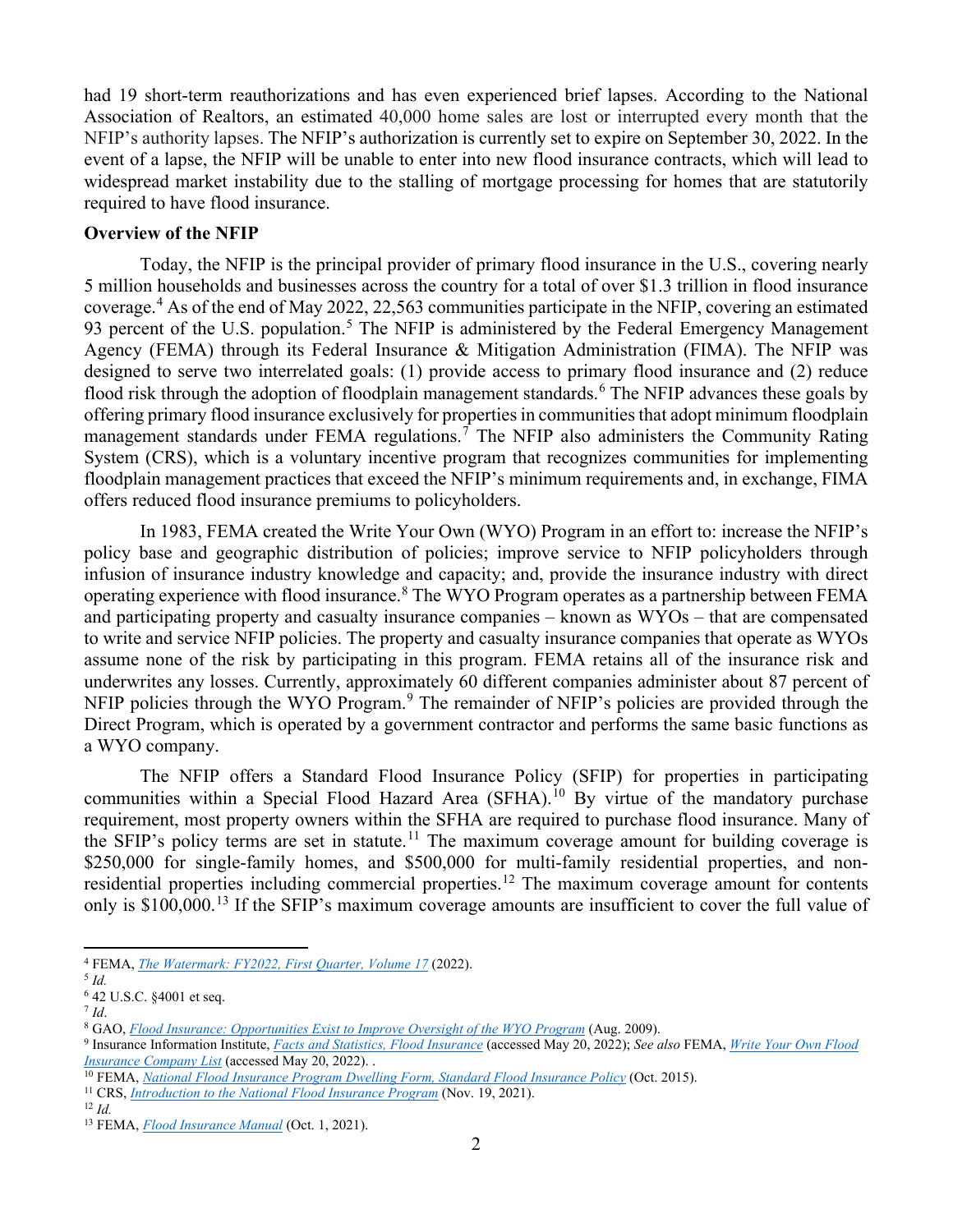the property, policyholders have the option of obtaining excess flood insurance in the private market if such coverage is available. People living in SFHAs can also satisfy the mandatory purchase requirement by purchasing private insurance. [14](#page-2-0) In response to concerns that there was ambiguity as to which private policies would meet the mandatory purchase requirement, multiple agencies issued joint guidance in 2019 to provide some clarity. [15](#page-2-1)

#### **The NFIP's Financial Status**

The NFIP is generally self-funded through annual insurance premiums collected from policy holders. The national average for premiums paid by all NFIP policyholders is \$818.70 per year.<sup>[16](#page-2-2)</sup> Policyholders also pay surcharges and other fees, including an annual surcharge, which is paid at the time of application or renewal.[17](#page-2-3) Congress mandated this surcharge through the HFIAA to support the financial stability of the NFIP. Policyholders may also have to pay another surcharge if they live in a community that the NFIP has placed on probation for failing to meet NFIP's floodplain management requirements.<sup>[18](#page-2-4)</sup> In FY 2018, policyholders paid \$382 million in surcharges, \$188.162 million in federal policy fees, and \$496.82 million in reserve fund assessments.<sup>[19](#page-2-5)</sup> A portion of these premiums, fees, surcharges, and assessments goes towards the cost of flood mapping and floodplain management. A large portion also goes to paying interest on debt of the NFIP.

Congress designed the NFIP as a program that would operate on a cash flow basis, borrowing from the Treasury in bad years and returning funds to the Treasury in good years. The NFIP was largely selfsupporting in this way from 1986 until 2005. Due to extraordinary losses incurred as a result of hurricanes Katrina, Rita, and Wilma in 2005, and then Superstorm Sandy in 2012 and Hurricanes Harvey, Irma, and Maria in [20](#page-2-6)17, the program currently carries a debt of \$20.5 billion.<sup>20</sup> It is also important to note that a significant portion of the NFIP's debt accrued as a result of Hurricane Katrina (\$19 billion) could not possibly have been properly accounted for in NFIP's risk modeling; specifically, the U.S. Army Corp of Engineers took responsibility for the engineering and design failures in the levees that should have been able to provide better protection for New Orleans in the face of Katrina.<sup>[21](#page-2-7)</sup>

The public is not responsible for paying off this debt; instead, policyholders pay off the debt through growing premiums and fees. The NFIP must pay millions of dollars just in interest payments to the Department of the Treasury every year (currently approximately \$400 million annually or a total of \$5.5billion since 2005) at the expense of policyholders. In 2017, following a proposal submitted by OMB Director Mick Mulvaney, Congress passed legislation to partially forgive \$16 billion of the NFIP's debt of \$30.4 billion, after the NFIP's debt ballooned following Hurricanes Harvey, Irma and Maria and other historic flooding that year.<sup>[22](#page-2-8)</sup> House Financial Services Committee Chairwoman Maxine Waters has led legislation to fully forgive this debt.

<span id="page-2-0"></span><sup>14</sup> Wharton Risk Management and Decision Process Center, University of Pennsylvania, *[The Mandatory Purchase Requirement: Origins](https://riskcenter.wharton.upenn.edu/wp-content/uploads/2019/10/The-Mandatory-Purchase-Requirement-September-2019.pdf)* 

<span id="page-2-2"></span><span id="page-2-1"></span><sup>&</sup>lt;sup>15</sup> CRS, *Private Flood Insurance and the National Flood Insurance Program (Dec. 21, 2021).*<br><sup>16</sup> CRS, *[National Flood Insurance Program: The Current Rating Structure and Risk Rating 2.0](https://sgp.fas.org/crs/homesec/R45999.pdf) (April 4, 2022).* 

<span id="page-2-3"></span><sup>&</sup>lt;sup>17</sup> The amount of the surcharge is determined based on the use of the building. Policyholders who are renters and owners of primary residences are charged \$25 per year, while owners of non-primary residences and non-residential buildings are charged \$250 per year. FEMA, *Flood Insurance Rules and Legislation* (May 27, 2021). <sup>18</sup> When a community has been placed on probation, policyholders must pay an additional \$50 probation surcharge for a year. CRS,

<span id="page-2-4"></span>*National Flood Insurance Program: The Current Rating Structure and Risk Rating 2.0* (April 4, 2022). 19 FEMA *[The Watermark, FY18 Volume 4](https://www.fema.gov/sites/default/files/2020-05/fima-watermark-2018-q4.pdf)* (2018).

<span id="page-2-6"></span><span id="page-2-5"></span><sup>20</sup> *Id.* 

<span id="page-2-7"></span><sup>21</sup> CBS News, *[Katrina Report Blames Levees](https://www.cbsnews.com/news/katrina-report-blames-levees/)*, (June 2006).

<span id="page-2-8"></span><sup>22</sup> *[Letter from the Office of Management and Budget Director Mulvaney](https://www.whitehouse.gov/wp-content/uploads/2017/11/letter_regarding_additional_funding_and_reforms_to_address_impacts_of_recent_natural_disasters.pdf)* (Oct. 4, 2017).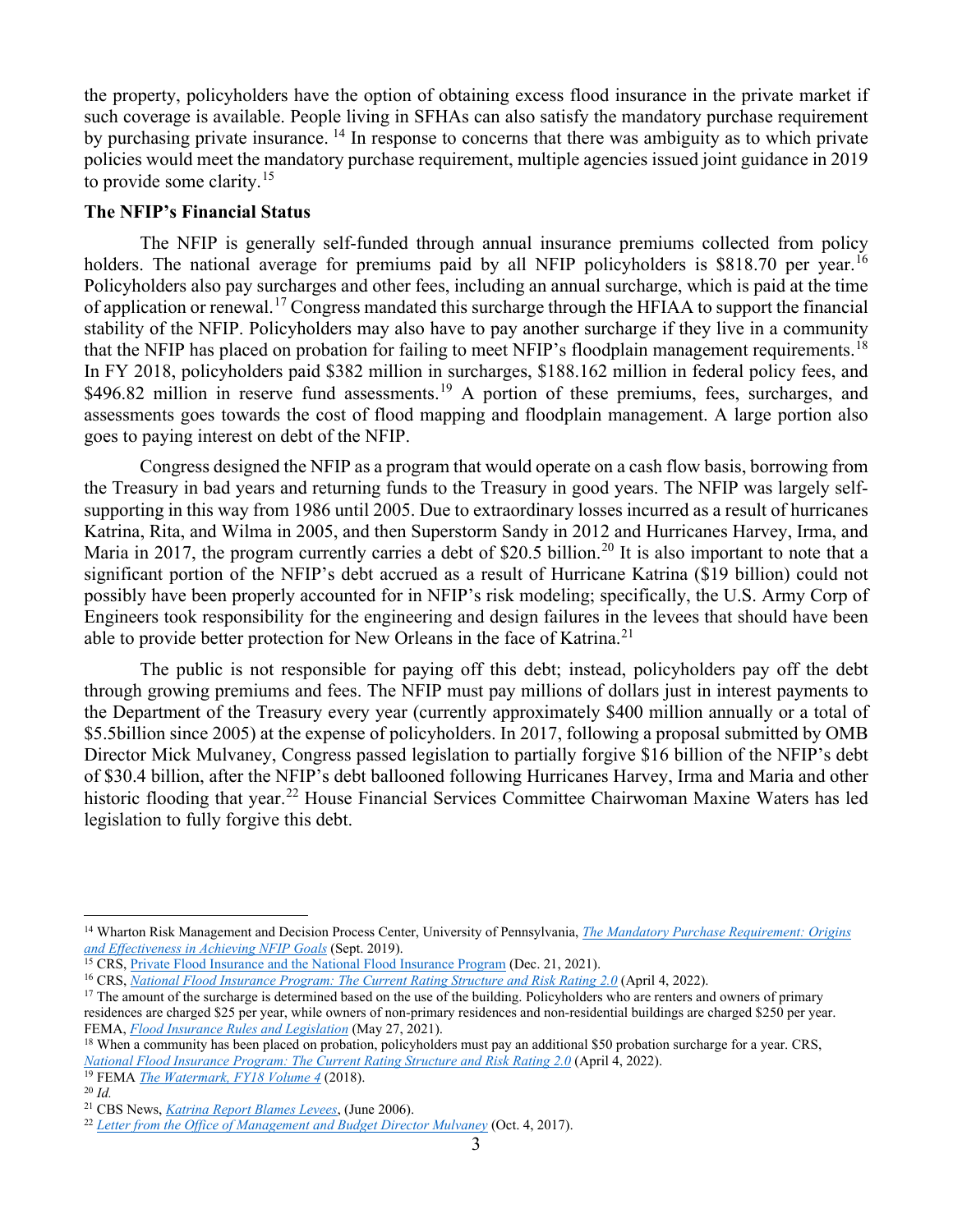## **Affordability and Racial Equity Challenges**

In 2018, FEMA submitted its congressionally mandated Affordability Framework demonstrating, among other things, that low-income homeowners and renters face significant affordability challenges.<sup>[23](#page-3-0)</sup> The report documents that those who are least able to afford higher premiums tend to live in the highest flood hazard areas writing, "generally, incomes are higher outside the SFHA than they are inside the SFHA. The median household income for residential policyholders is \$82,000, although it is substantially lower in the SFHA than outside the SFHA."<sup>[24](#page-3-1)</sup> Further, FEMA found that "the combination of higher premiums and lower incomes in the SFHA creates affordability pressure on households."[25](#page-3-2)

Affordability pressures can be greater for communities and homeowners of color. Despite facing higher flood risks, communities of color are often located outside of the SFHA and homeowners of color are more likely to go uninsured, leaving many with few resources to turn to for disaster recovery assistance.<sup>[26](#page-3-3)</sup> Evidence also shows that even when homeowners in communities of color have flood insurance through the NFIP, they experience a higher rate of unpaid claims and a lower rate of claims filed in some communities of color located within flood zones.<sup>[27](#page-3-4)</sup> Racial disparities in flood insurance coverage are further compounded as communities and homeowners of color also receive less federal disaster recovery assistance compared to white homeowners for the same level of damage.<sup>[28](#page-3-5)</sup>

## **Mitigation Investments**

On November 15, 2021, President Biden signed the Infrastructure Investment and Jobs Act, which included \$3.5 billion for flood mitigation and \$500 million in grants to states for revolving loans for hazard mitigation through a new program called the Safeguarding Tomorrow through Ongoing Risk Mitigation (STORM) Act.<sup>[29](#page-3-6)</sup> On November 19, 2021, the House passed the Build Back Better Act, which includes provisions to forgive the NFIP's \$20.5 billion in debt and invests \$600 million in setting up an affordability program for low-income policyholders, as well as \$600 million toward updating flood maps.<sup>[30](#page-3-7)</sup> According to FEMA, the NFIP saves the nation an estimated \$1.87 billion annually in flood losses avoided because of the NFIP's building and floodplain management regulations.<sup>[31](#page-3-8)</sup>

#### **Risk Rating 2.0**

Until 2021, FEMA had not updated its methodology for setting NFIP premium rates since the 1970s, when it adopted a risk rating method that accounts only for the 1% annual chance of fluvial and coastal flooding.[32](#page-3-9) In coordination with the US Army Corps of Engineers, US Geological Survey, and other experts, FEMA has now developed a new risk rating methodology, known as Risk Rating 2.0 (RR2). RR2 went into effect for new policyholders on October 1, 2021, and for new policyholders on April 1, 2022.[33](#page-3-10) RR2 is designed to more accurately "reflect an individual property's risk, reflect more types of flood risk in rates, use the latest actuarial practices to set risk-based rates, provide rates that are easier to understand for agents and policyholders, and reduce complexity for agents to generate a flood insurance quote."<sup>[34](#page-3-11)</sup> Under RR2, FEMA will continue to comply with statutory restrictions on annual premium

<span id="page-3-0"></span><sup>23</sup> Department of Homeland Security, *An Affordability Framework for the National Flood Insurance Program* (April 17. 2018). 24 *Id.*

<span id="page-3-2"></span><span id="page-3-1"></span><sup>25</sup> *Id.*

<span id="page-3-3"></span><sup>26</sup> RisQ, Inc. *[Economic and Racial Inequality in FEMA SFHA Flood Zone Designations](https://risq-inc.medium.com/economic-and-racial-inequality-in-fema-sfha-flood-zone-designations-450b3019a78d)* (Jul. 20, 2021).

<span id="page-3-4"></span><sup>27</sup> Urban Institute, *[Federal Disaster Policy Reforms—Including Flood Insurance Treatment—Should Center Racial and Economic Equity](https://www.urban.org/urban-wire/federal-disaster-policy-reforms-including-flood-insurance-treatment-should-center-racial-and-economic-equity)* (Sept. 30, 2020).

<span id="page-3-5"></span><sup>28</sup> New York Times, *[Why Does Disaster Aid Often Favor White People?](https://www.nytimes.com/2021/06/07/climate/FEMA-race-climate.html)* (Jun. 7, 2021).

<span id="page-3-6"></span><sup>29</sup> FEMA, *[Infrastructure Deal Provides FEMA Billions for Community Mitigation Investments,](https://www.fema.gov/press-release/20211115/infrastructure-deal-provides-fema-billions-community-mitigation-investments)* (Nov. 15, 2021).

<span id="page-3-7"></span><sup>&</sup>lt;sup>30</sup> House Committee on Financial Services Committee, *[Summary of Title IV](https://financialservices.house.gov/uploadedfiles/h.r._5376_bbba_summary_of_title_iv.pdf)* (Nov. 2021).<br><sup>31</sup> CRS, *Introduction to the National Flood Insurance Program* (Nov. 19, 2021).

<span id="page-3-8"></span>

<span id="page-3-9"></span><sup>&</sup>lt;sup>32</sup> CRS, *[National Flood Insurance Program: The Current Rating Structure and Risk Rating 2.0](https://sgp.fas.org/crs/homesec/R45999.pdf)* (April 4, 2022).

<span id="page-3-10"></span><sup>33</sup> FEMA, *[Risk Rating 2.0: Equity in Action](https://www.fema.gov/flood-insurance/risk-rating) (*April 2021).

<span id="page-3-11"></span><sup>34</sup> CRS, *[National Flood Insurance Program: The Current Rating Structure and Risk Rating 2.0](https://sgp.fas.org/crs/homesec/R45999.pdf)* (April 4, 2022).